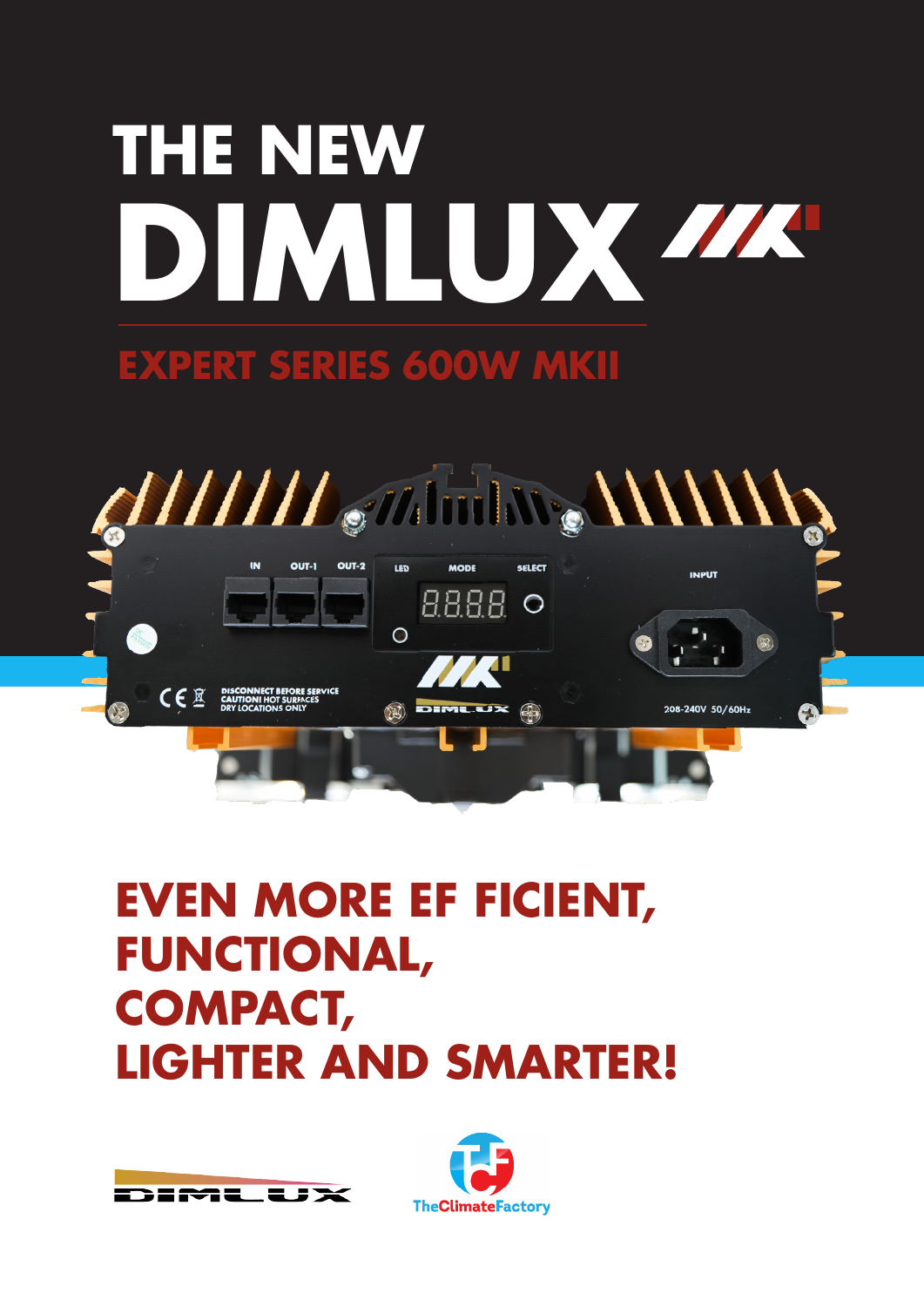

## **EXPERT SERIES 600W MKII**

The MKII upgrade is a more efficient, functional and smarter light fixture. Because the electronics produce less heat loss, the ballast housing is more compact, the ballast is even more efficient, lighter and smarter.



The MKII is equipped with the Ultra Optics Hybrid 98 reflector as standard. This reflector ensures both a deep light penetration into the crop, and for a large overlap with other fixtures for better uniformity. The Hybrid reflector is the ideal reflector for most applications.

The Ultra Optics Hybrid 98 is easily removed, cleaned or replaced with another type of reflector from the Ultra Optics range to achieve the most efficient configuration for your crop.

The old rotary switch has been replaced with a push button that allows the status to be set on the new 4-digit display. The status and error codes are now fully displayed instead of a code.

The Dimlux Expert MKII is equipped with an extra interconnect port (Smartport) that can be used universally.

Another ballast can be connected to it, but also for example a plant temperature camera or humidity sensor.

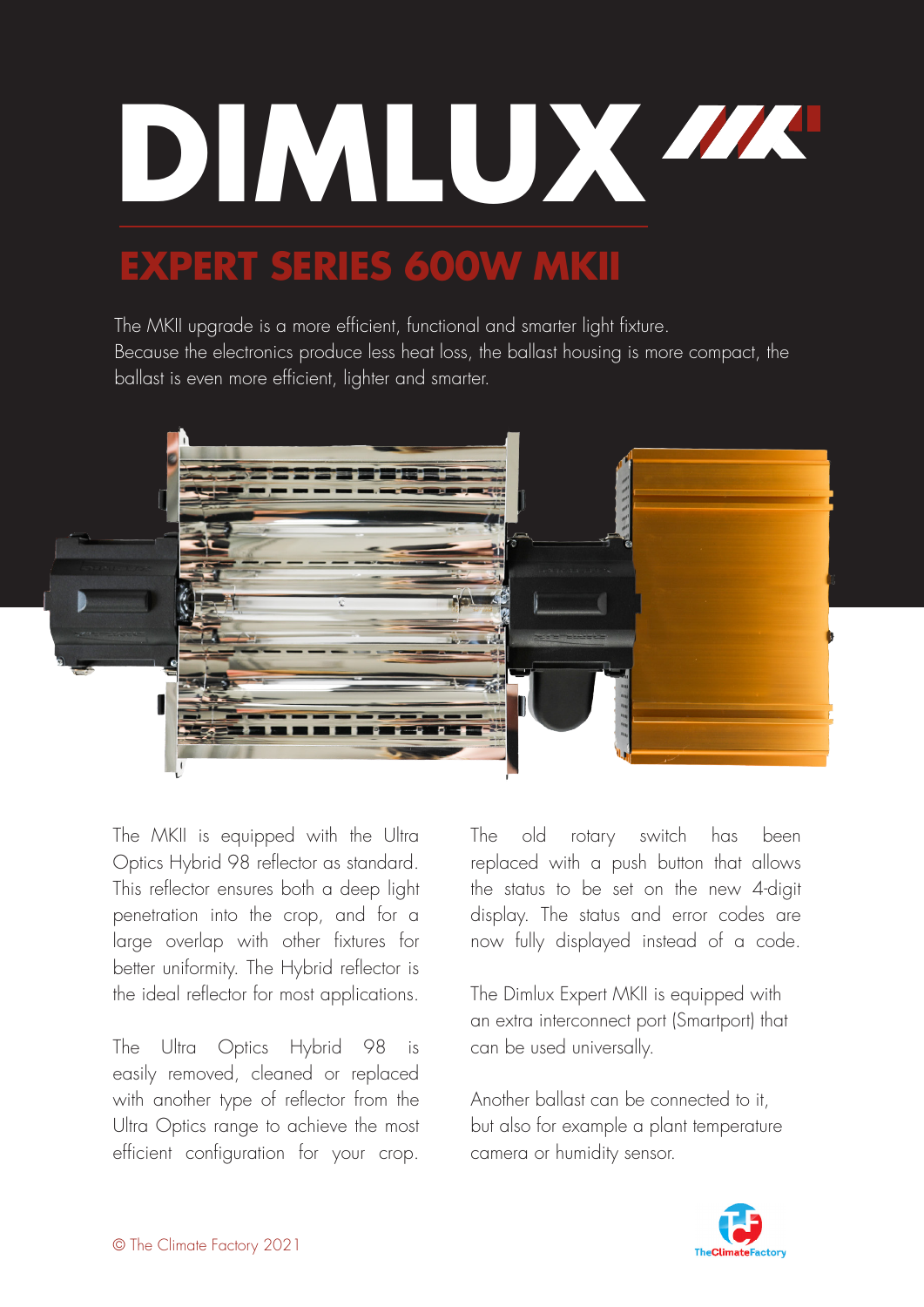# **DIMLUX**

## **EXPERT SERIES 600W MKII**

#### **FEATURES**

- Unmatched and highly efficient ballast driver: 97% efficient, 30% less losses, 10% more compact and lighter than former Dimlux Expert Series.
- Equipped as standard with the Ultra Optics Hybrid 98 reflector. This reflector has the highest reflector efficiency in the market with 98% total efficiency, achieved through Miro 98 (99.99 silver) and the SBCS (Single Bounce Clear Sight) principle.
- Easily replaceable with the Ultra Optics Wide 98 reflector or Ultra Optics Deep 98 reflector. Both reflectors have a 98% efficiency just like the Ultra Optics Hybrid 98.
- Single push button for setting the power output (in steps of 320, 390, 460, 530, 600, 645, 720W).
- 4-character status display with scrolling text. Status and error codes are fully displayed on this display. Status and error codes are now displayed in full rather than with a cryptic number.
- Closed-ballast design, for better protection of electronics.
- Controllable with current Maxi Controller and ready for future digital controller platform.



#### **SPECIFICATIONS DIMLUX EXPERT SERIES 600W MKII**

| Voltage                 | 230V +- 10V                        |
|-------------------------|------------------------------------|
| Input power @ 100%      | 621W                               |
| Input current @<br>100% | 2.7A                               |
| Input power @ boost     | 758W                               |
| Input current @ boost   | 3.27A                              |
| Input frequency         | 50/60Hz                            |
| Power factor            | 0,99                               |
| System PPF              | 1408 µmol/s<br>@720W               |
| Ultra-high freq (UHF)   | Yes                                |
| Controller              | Maxi-controller                    |
| Dimensions              | $550 \times 275 \times 130$ mm     |
| Weight                  | 6,3 kg                             |
| Bulb                    | Philips Greenpower<br>600W 400V EL |